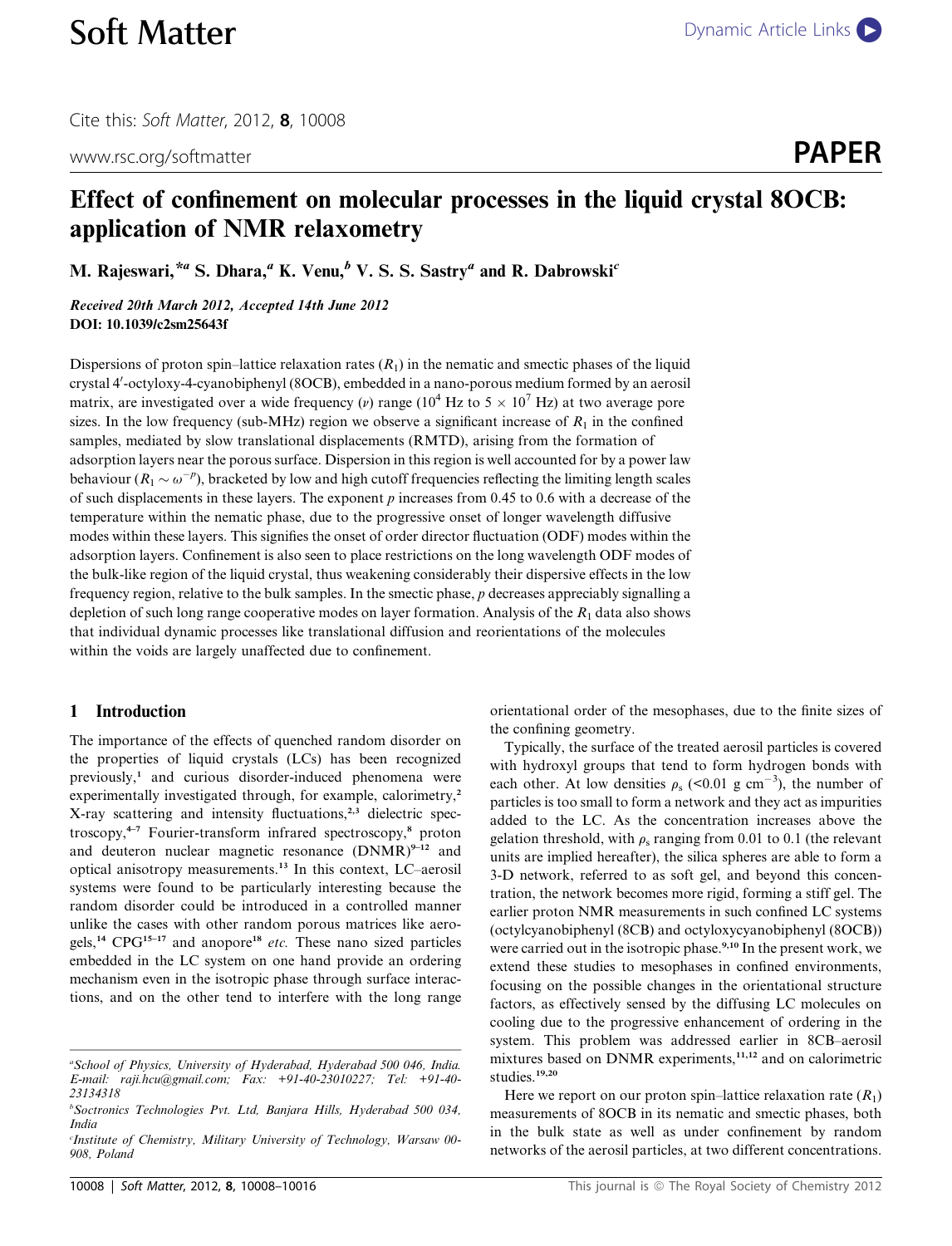The frequency dispersion of  $R_1$  is a measure of the cumulative power spectrum arising from the time modulation of the dominant spin–spin interactions effected by a variety of molecular processes. The confinement such as discussed above is known to introduce slow processes in the LC system near the porous surfaces, taking place typically in a low frequency regime ( $\sim$ kHz). For this purpose, we extend the dynamic range of the  $R_1$ measurements to encompass slow time scales by adopting a recent technique based on the fast field cycling NMR (FFCNMR) principle.21,22 This interesting method has proved to be particularly useful to study ultra slow processes in many soft materials, like polymers, protein dynamics, macromolecular processes, confined fluids, etc.<sup>21</sup> Dielectric measurements also give complementary information on molecular reorientational processes in liquid crystals and the earlier investigations on cyanobiphenyls with a wide range of aerosil concentrations confirm the presence of slow relaxation processes in confined systems and their temperature dependence shows a behavior typical for glass-forming liquids.<sup>6,7</sup>

The present paper is organized as follows. Experimental details related to the sample preparation and NMR measurements are given in Section 2. Relaxation mechanisms interpreting the experimental observations are discussed in Section 3, while a quantitative analysis of the data in terms of bulk and surfaceinduced relaxation mechanisms is presented in Section 4. The conclusions are summarized in the last Section.

# 2 Experimental details

The liquid crystal 8OCB, synthesized in our laboratory (Warsaw), has the phase sequence: I 353K N 340K SmA 327.5K Cr. The LC–aerosil mixtures were prepared using the solvent method.<sup>2</sup> Aerosil A300 consists of small silica spheres of diameter 7 nm and specific surface area 300 m<sup>2</sup>  $g^{-1}$ . The small angle x-ray scattering (SAXS) investigation by Iannacchione et al. on these particles gives a hierarchical structure of different length scales. Their results suggested that the individual 7 nm particles fuse together during the manufacturing process to form a larger primary particle of size 21 nm. At higher concentrations these primary particles form aggregates of size 440 nm and these aggregates form further agglomerates.<sup>2</sup> These silica spheres were dried under vacuum at 473 K for over 15 hours, before being added to the LC diluted with pure acetone. The mixture was sonicated for about 2 hours to achieve a homogeneous dispersion and the solvent was then slowly evaporated over a long time  $(\sim 10$ hours) at 333 K. The surfaces of the spheres are covered with hydroxyl groups and interactions among them lead to a 3-D network within the LC medium. Because of the hydrophilic nature of the aerosil particles, the polar 8OCB molecules orient homeotropically at the surface. The densities of silica  $(\rho_s)$  in our two samples were 0.05 and 0.07  $g \text{ cm}^{-3}$ . The average void sizes formed by these networks were estimated to be 133 nm and 90 nm, respectively.<sup>17</sup> The shifts in the transition temperature due to the addition of these particles were within  $\pm 1$  K.

Proton spin–lattice relaxation rates  $(R_1)$  were measured at different Larmor frequencies ranging from 10 kHz to 10 MHz using the field-cycling NMR Relaxometer (FCNMR, Stelar Spinmaster FFC 2000) and with a home-built pulsed field-variable spectrometer covering 10 MHz to 50 MHz. Pre-polarized

and non-polarized pulse sequences were used<sup>21,22</sup> to measure  $R_1$ on the FCNMR instrument, while an inversion recovery sequence was used at higher frequencies. The decay of magnetization was found to be exponential in all the experiments requiring a single relaxation time constant. Relative errors in the  $R_1$  measurements were within 3% and the temperature of the sample was controlled to within  $\pm 0.1$  K.

Fig. 1 shows the frequency dependence of the relaxation rates in bulk and confined LC samples in different mesophases, and the differences in the bulk profiles at different temperatures indicate very different underlying slow molecular processes



Fig. 1 The frequency dependence of the proton spin–lattice relaxation rate  $R_1$  for 8OCB in the bulk (a), 8OCB + aerosil, at  $\rho_s = 0.05$  (b), and 8OCB + aerosil, at  $\rho_s = 0.07$  (c), at three temperatures: 352 K (just below the clearing temperature), 346 K (deep in the nematic phase), and 334 K (in the smectic phase).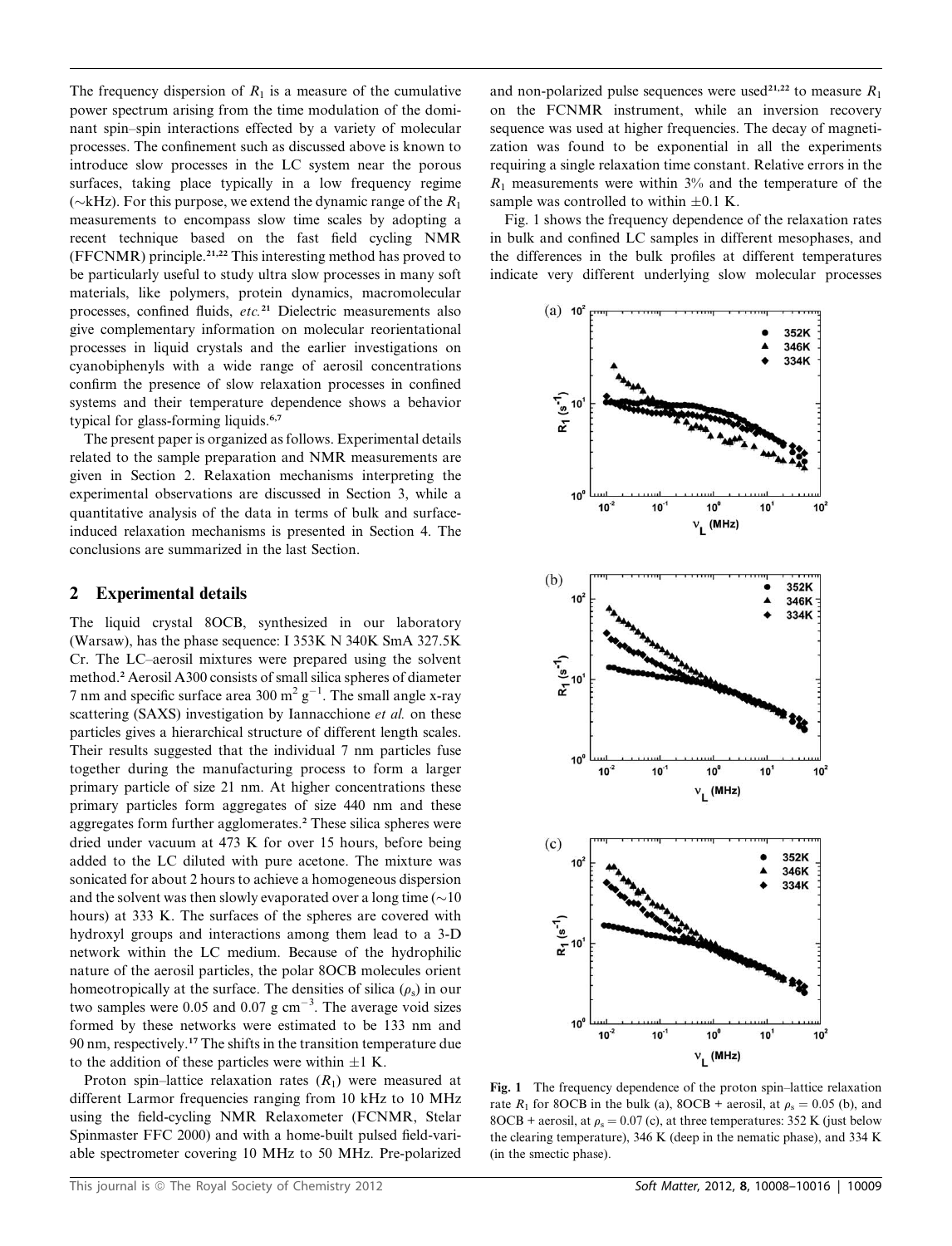effective at low frequencies. Progressive confinement with the two porous structures is seen to modify the bulk behaviour qualitatively. Fig. 2 exhibits the temperature dependence of these rates at different Larmor frequencies, bringing out contrasting features of the different phases in the bulk as well as in the confined systems.

# 3 Relaxation mechanisms

The spin–lattice relaxation of protons in these systems is predominantly mediated by the time modulation of dipole– dipole interactions between the spins, caused by processes such



Fig. 2 The temperature dependence of the proton spin–lattice relaxation rate  $R_1$  at three Larmor frequencies for 8OCB in the bulk (a), 8OCB + aerosil, at  $\rho_s = 0.05$  (b), and 8OCB + aerosil, at  $\rho_s = 0.07$  (c). The phase transition temperatures are indicated by vertical dotted lines.

as molecular reorientations, translational diffusion and collective modes like order parameter fluctuations (OPF), order director fluctuations (ODF) or layer undulations (LU). Significant interactions of the LC molecules with the confining surfaces could lead to surface diffusion modes with constrained molecular orientations, leading to slow processes relevant to the present experiment. The molecular dynamic models of interest to our study are briefly presented here. $23-26$ 

# 3.1 Rotational dynamics (R)

Molecular reorientations and conformational changes modulate the dipolar interaction, providing a relaxation pathway. However within the frequency range of the experiment limited by the largest Larmor frequency, all processes faster than  $\sim 10^{-9}$  are white-noise like, and do not contribute to observable dispersion. Only reorientations about the short axes of the molecules (R) typically lead to slight dispersion at the high frequency end. This contribution is well-accounted for by the BPP theory, $24.27$  as

$$
R_{\rm IR} = A_{\rm R} \sum_{p=1}^{2} \frac{p^2 \tau_{\rm R}}{1 + (p \omega \tau_{\rm R})^2}.
$$
 (1)

Here  $A_R$  quantifies the contribution from the reorientations.

# 3.2 Molecular translational self-diffusion (SD)

Intermolecular spin interactions are modulated by (random) molecular translational displacements. Their contribution to the relaxation rate  $(R_{1SD})$  was calculated analytically for viscous isotropic liquids,<sup>28</sup> and was subsequently extended to the nematic and smectic A phases.29,30 Its contribution was shown to be effectively given by

$$
R_{\text{ISD}} = \frac{1}{1.4} (R_1)_{\text{Torrey}}.
$$
 (2)

This model in turn implies<sup>28</sup> specification of the (average) diffusion constant D and the coupling strength  $A_D$  of the spins to the lattice modes through this mechanism.

#### 3.3 Order parameter fluctuations (OPF)

At the onset of the nematic phase, *i.e.*, just below the isotropic– nematic transition temperature  $T_{\text{NL}}$ , fluctuations in the magnitude of the nematic order parameter  $S$  are effective in relaxing the nuclear spins, *i.e.* the fluctuations in the long-range orientational order modulates the dipole–dipole interactions between the nuclear spins providing additional mechanisms for spin–lattice relaxation. Within the small temperature region where these order parameter fluctuations (OPF) are dominant (typically within a few degrees below the clearing point), these processes contribute appreciably to the relaxation rate through their spectral density given  $by<sup>23</sup>$ 

$$
J(m_{\rm L}\omega) = A_{\rm OPF} \left[ \frac{\tau_{\rm OPF}}{1 + \sqrt{1 + (m_{\rm L}\omega \tau_{\rm OPF})^2}} \right]^{\frac{1}{2}} \quad (m_L = 1, 2). \quad (3)
$$

Here  $\tau_{\text{OPF}}$  is the characteristic time associated with the fluctuation of the long-range order, and  $A_{\text{OFF}}$  is a measure of the lattice coupling that this mechanism provides to the spin system.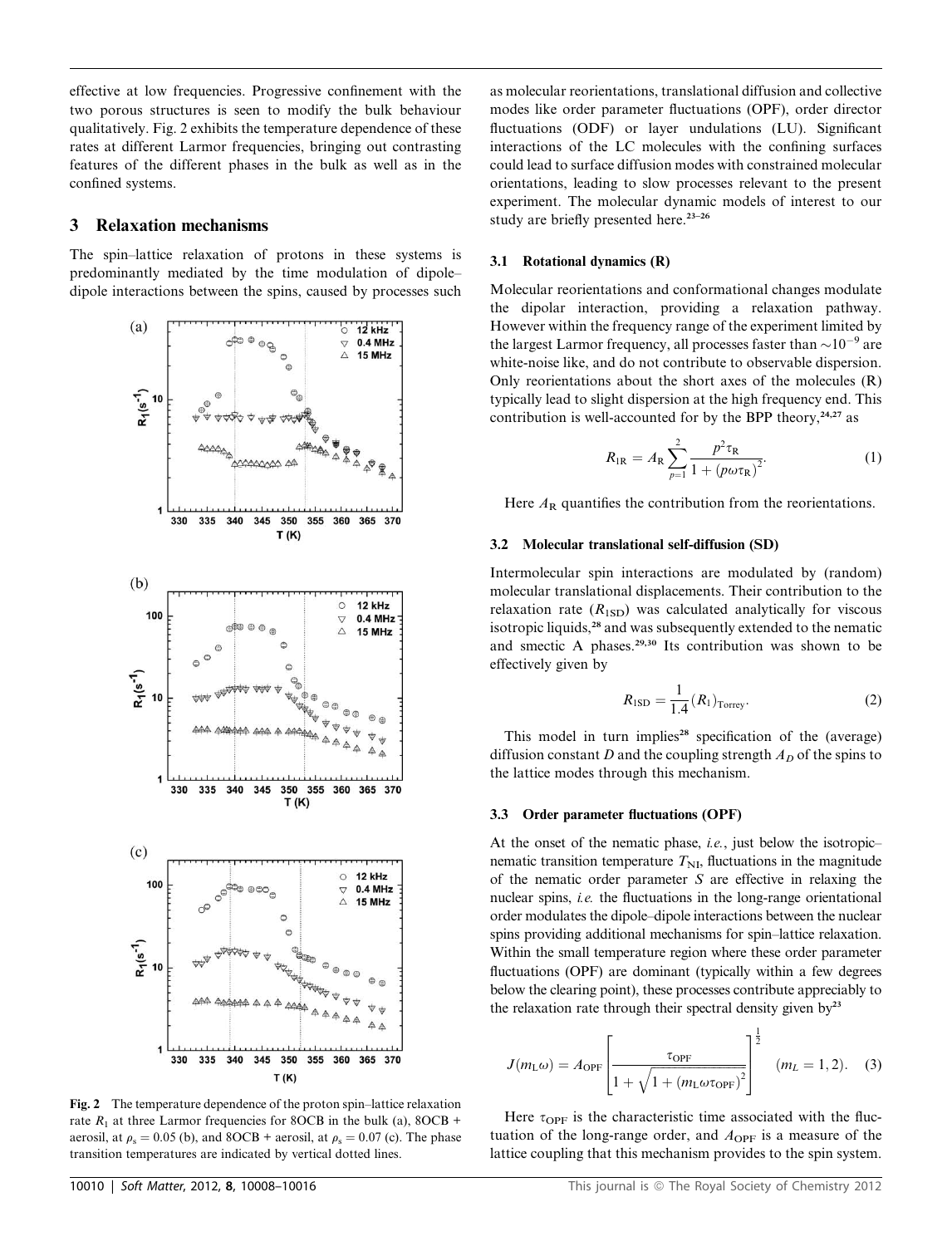#### 3.4 Order director fluctuations (ODF)

Order director fluctuations are characteristic collective (hydrodynamic) modes in the nematic phase, and provide distinct slow modulations of spin interactions. Their wave-vector dependent life times in principle relate to the three elastic distortions (splay, twist and bend with constants  $K_1$ ,  $K_2$ , and  $K_3$ , respectively), and associated viscosities.<sup>31</sup> Under the assumption of equal values for these constants (one constant approximation, *i.e.*  $K_1 = K_2$  $K_3 = K$ ), a simplified expression for the spectral density of the fluctuations arising from these processes results as an integral over an interval of wave vectors defined by the limiting scales in the system<sup>23</sup>

$$
J_1(\omega)_{\text{ODF}} = \frac{V}{(2\pi)^3} \int_{q_{\text{min}}}^{q_{\text{max}}} \frac{k_{\text{B}}T}{VKq^2} \times \frac{\tau(q)}{1 + \omega^2 \tau^2(q)} 4\pi q^2 dq.
$$

Here  $q_{\text{min}}$  and  $q_{\text{max}}$  are determined by the largest and smallest sustainable wavelengths dictated by the visco-elastic characteristics of the LC phase and the geometry of the sample. These are translated as the corresponding limiting frequencies  $\omega_{\text{ODFmin}}$  and  $\omega_{\text{ODFmax}}$  of the dispersion profile ( $\omega = Kq^2/\eta$ ). For small enough amplitudes of these fluctuations, the corresponding contribution to  $R_1$  is expressed as<sup>23</sup>

$$
R_{\text{1ODF}} = \frac{A_{\text{ODF}}}{\omega^{1/2}} \left[ f \left( \frac{\omega_{\text{ODFmax}}}{\omega} \right) - f \left( \frac{\omega_{\text{ODFmin}}}{\omega} \right) \right]
$$
(4)

where

$$
f(y) = \frac{1}{\pi} \left[ \arctan\left(\sqrt{2y} + 1\right) + \arctan\left(\sqrt{2y} - 1\right) - \arctan\left(\frac{\sqrt{2y}}{y+1}\right) \right].
$$
 (5)

Here  $A_{ODF}$  depends upon, amongst others, the degree of the orientational order ( $\sim S^2$ ), and provides a measure of the efficacy of the ODF mechanism in mediating the spin–lattice relaxation.

### 3.5 Layer undulations (LU)

At the onset of the smectic A phase, layer undulations provide another class of slow modulations, arising from the splay deformations sustained over long length scales. The twist and bend distortions are not energetically feasible in the layered structures and hence are expelled. The corresponding relaxation rate is given by<sup>23</sup>

$$
R_{\text{ILU}} = \frac{A_{\text{LU}}}{\omega \pi} \left[ \arctan \left( \frac{\omega_{\text{LU max}}}{\omega} \right) - \arctan \left( \frac{\omega_{\text{LU min}}}{\omega} \right) \right]. \tag{6}
$$

Here  $A_{\text{LU}}$  measures the strength of this mechanism.  $\omega_{\text{LUMax}}$ and  $\omega_{\text{LUmin}}$  provide the two bracketing high and low frequency cutoff values for this dispersion, arising from considerations similar to the ODF modes.

# 3.6 Reorientations mediated by translational displacements (RMTD)

The enhancement of the relaxation rates observed in the confined samples in the low frequency regime of the dispersion profiles (Fig. 1) is indicative of the onset of slow processes arising from

the anchoring interaction between the LC molecules and the surface. Translational displacements in the presence of surfaceinduced ordering within the adsorption layer leads to relatively long correlation times among the (short-axes) molecular reorientations, and hence to significant additional contributions to the spectral densities at lower frequencies. The time scales of the RMTD mechanism are determined both by the translational mobility of the probe molecules specified by the diffusion coefficient D, as well as the relatively larger length scales of the roughness of the porous surface (compared to molecular displacements) quantified by the wave-vector dependent orientational surface structure factor. The corresponding orientational time correlation function of the probe molecule between the limits, say,  $q_{\min}$  and  $q_{\max}$  of the RMTD process, is expressed as<sup>25</sup>

$$
G(t) = \int_{q_{\min}}^{q_{\max}} S(q) e^{-Dtq^2} dq.
$$

Here  $S(q)$  is the orientational structure factor. Thus the derived spectral density  $J_k(\omega)_{\text{RMTD}}$  contains Lorentzian-type contributions of all the q-modes, weighted by the orientational structure factor  $S(q)$ , and is written as

$$
J_k(\omega)_{\text{RMTD}} = \int_{q_{\text{min}}}^{q_{\text{max}}} S(q) \frac{2\tau_q}{1 + \omega^2 \tau_q^2} dq
$$

where

$$
\tau_q = \frac{1}{Dq^2}.
$$

Within the assumption of the isotropic distribution of pores in the random porous media,<sup>26</sup>  $J_2(\omega)_{\text{RMTD}} = 4J_1(\omega)_{\text{RMTD}}$ .

For a constant orientational structure factor, the corresponding relaxation rate induced by the RMTD process is expressed as<sup>21,26,32</sup>

$$
R_{\text{IRMTD}} = A_{\text{RMTD}} \left\{ \frac{1}{\omega^{1/2}} \left[ f \left( \frac{\omega_{\text{RMTD max}}}{\omega} \right) - f \left( \frac{\omega_{\text{RMTD min}}}{\omega} \right) \right] + \frac{4}{(2\omega)^{1/2}} \left[ f \left( \frac{\omega_{\text{RMTD max}}}{2\omega} \right) - f \left( \frac{\omega_{\text{RMTD min}}}{2\omega} \right) \right] \right\}, \tag{7}
$$

where  $f\left(\frac{\omega_{\rm RMTD \; max}}{n}\right)$  $\omega$ ) and  $f\left(\frac{\omega_{\rm RMTD \, min}}{n}\right)$  $\omega$  $\big)$  are given by eqn (5). The prefactor  $A_{\text{RMTD}}$  depends on the diffusion coefficient, geometrical features of the confined matrix and residual dipole– dipole interactions among the proton spins. Such effects of the RMTD mechanism on the spin–lattice relaxation dispersion were observed previously in other porous systems like liquid crystals in random porous glass,<sup>26,32</sup> in polymers<sup>21</sup> and water as well as polar and non-polar liquids in different random porous matrices.25,33,34 In real systems the surface structure factor is indeed dependent on the amplitude of the wave-vector  $(q)$ , and the expression for relaxation rate needs to be derived suitably. For a specific  $q$  dependence, viz  $S(q) = cq^{-\chi} + e^{26}$  the relaxation rate assumes a simple and interesting frequency dependence with a power law dependence on q between its minimum and maximum realizable values  $(R_{\rm 1RMTD} \sim \omega^{-p}).$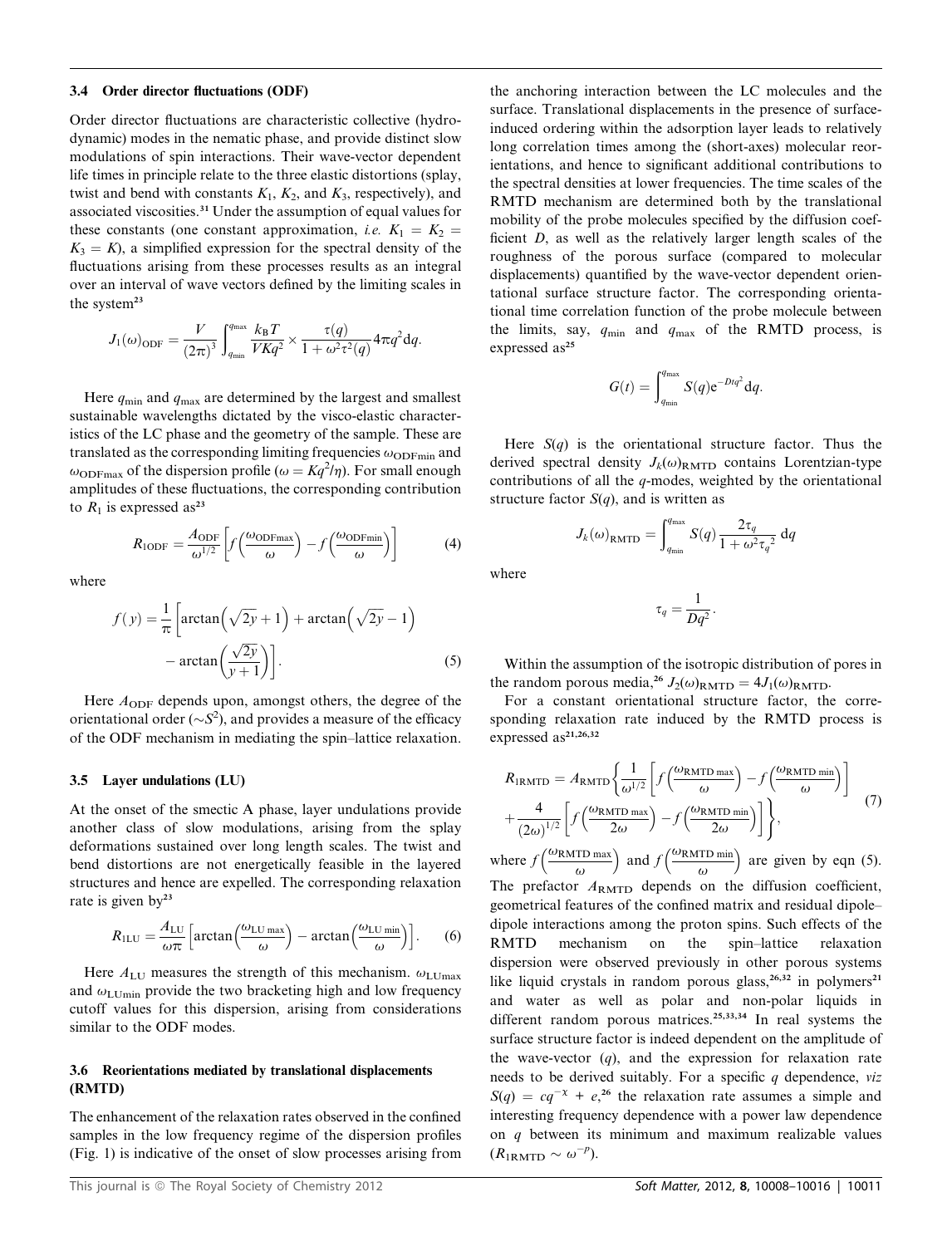# 4 Analysis and discussion

Analysis of the frequency dispersion of the spin–lattice relaxation rate  $(R_{1B})$  of bulk liquid crystal just below  $T_{NI}$  requires the invoking of the following relaxation mechanisms: reorientations about the short axes (R), translational self-diffusion (SD) and order parameter fluctuations (OPF). In confined systems an additional mechanism arising from the RMTD dynamics also contributes to the corresponding total relaxation  $(R_{1C})$ . Thus these two total relaxation rates are expressed as

$$
R_{1B} = R_{1R} + R_{1SD} + R_{1OPF}
$$
 (8)

$$
R_{1C} = R_{1R} + R_{1SD} + R_{1OPF} + R_{1RMTD}.
$$
 (9)

The bulk liquid crystal dispersion data just below the clearing temperature at 352 K (*i.e.*  $\Delta T_{\text{NI}} = T - T_{\text{NI}} = -1$  K), are analysed based on eqn (8) using the suitable non-linear least squares method<sup>35</sup> and the resulting fit is shown in Fig. 3a. The experimental value of the diffusion coefficient  $D^{36,37}$  was used in our analysis, as an input parameter. The free parameters in the fitting procedure are thus the coupling constant associated with diffusion  $A<sub>D</sub>$ , the coupling strength of the reorientations  $A<sub>R</sub>$ , the reorientational correlation time around the short axes  $\tau_R$ , and the prefactor  $A_{\text{OPF}}$  characterizing the contribution from order parameter fluctuations along with their correlation time  $\tau_{\text{OPF}}$ . The results of the analysis are summarized in Table 1. We find that  $A_D$ decreases from 25 s<sup>-2</sup> at 353.6 K (isotropic phase)<sup>10</sup> to 19.7 s<sup>-2</sup> in the nematic phase, while  $A_R$  remains essentially the same (see Table 1). The slight change in the extracted reorientational correlation time  $\tau_R$  from 7.6 to 8.2 ns on cooling across the transition is within the error of estimation. Major change however is seen in the time scale of the order parameter fluctuations  $\tau_{\text{OPF}}$ from 183 ns in the isotropic phase at 353.6 K to 433 ns at 352 K, and in the  $A_{\text{OPF}}$  values as the nematic phase forms.<sup>10</sup>

The confined LC dispersion profiles at the two concentrations of the aerosil particles were analysed based on eqn (9), and the fits are shown in Fig. 3b and c. The confinement of the LC to the random porous matrix is seen clearly inducing slow dynamic components near the surface, originating from the relatively more persistent time correlations among the molecular reorientations brought about by molecular diffusion very near the locally ordering porous surface (RMTD). Comparing the values of the model parameters extracted in the bulk system at this temperature with the corresponding data of the confined systems (Table 1), we find that  $A_D$  decreases at both the concentrations. The observed decrease in the reorientational correlation time  $\tau_R$ on the confinement from its bulk value, *i.e.* from 8 to 6 ns at  $\rho_s =$ 0.05 and to 5.4 ns at  $\rho_s = 0.07$ , seems to be a clear manifestation of the surface ordering on the local individual molecular processes. The exponent associated with the RMTD mechanism  $(R_1 \sim \omega^{-p})^{26}$  changes from 0.38 in the isotropic phase to 0.45  $(\pm 0.05)$  just below the transition.<sup>10</sup> The so-called equipartition value of this exponent (0.5), which would have resulted by assuming an orientational structure factor with no wave-vector dependence, is comparable to the value just below the transition (0.45) within estimation error. The degree of the coupling of the spin system to the lattice via the RMTD mechanism  $A_{\text{RMTD}}$  also changes significantly across the transition.



Fig. 3 Frequency dispersion of the proton spin–lattice relaxation rate of 8OCB at 352 K ( $\Delta T_{\text{NI}} = -1$  K): (a) bulk, (b) 8OCB + aerosil, at  $\rho_s = 0.05$ , (c) and 8OCB + aerosil, at  $\rho_s = 0.07$ . The dotted color lines represent the contributions from the different molecular processes.

In the mid-nematic phase and just above the smectic–nematic phase transition temperature  $T_{AN}$  (at  $T = 346$  and 341 K, respectively) the relaxation rates in the bulk sample  $(R_{1B})$  profiles were analysed based on the following relevant mechanisms: molecular reorientations (R), translational diffusion (SD) and order director fluctuations (ODF). Those in confined LC profiles  $(R_{1C})$  were analysed by including the additional RMTD mechanism. The corresponding relaxation rates in this temperature region are then expressed as

$$
R_{1B} = R_{1R} + R_{1SD} + R_{1ODF}
$$
 (10)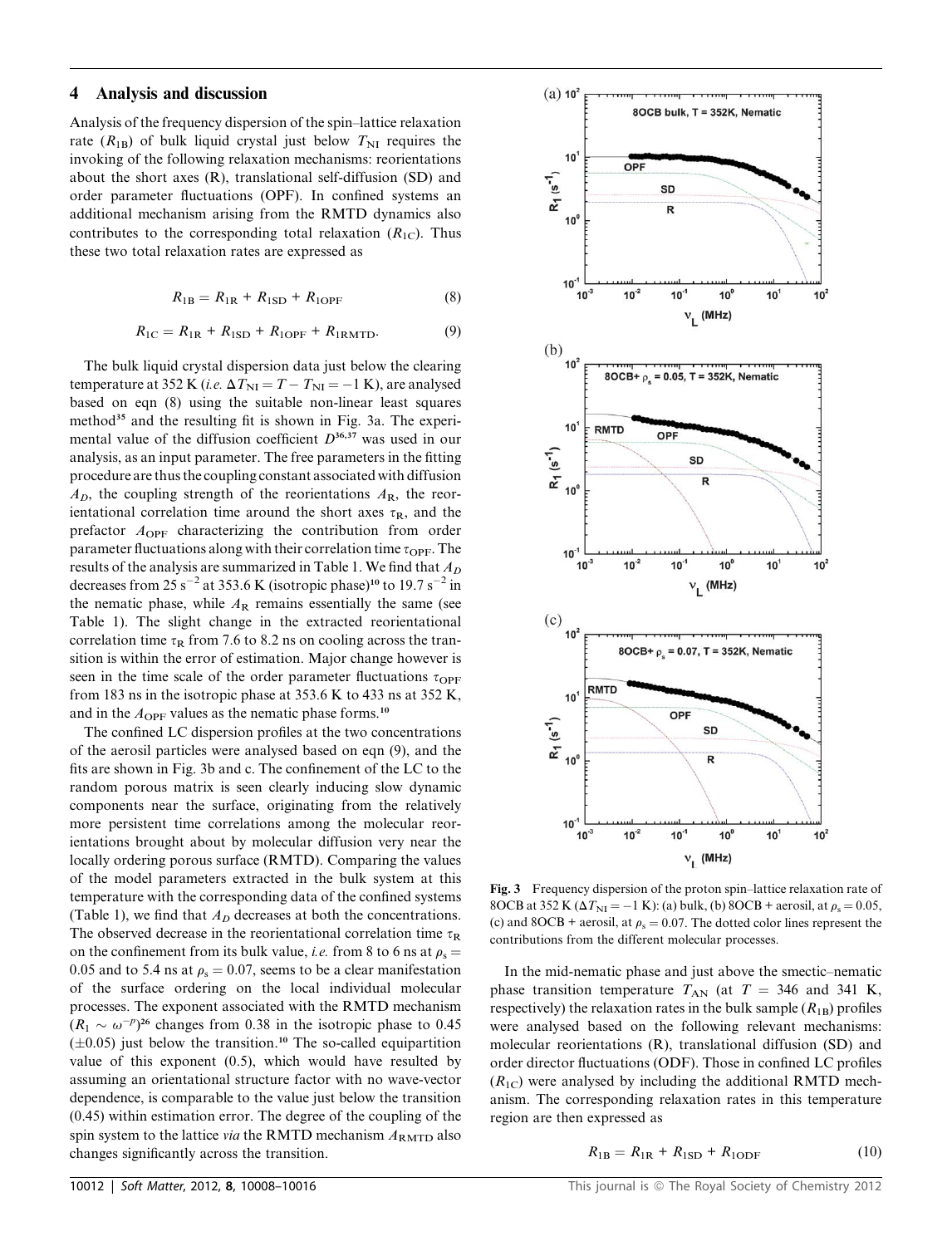Table 1 The best fit parameters obtained from the experimental data in the nematic and smectic phases, based on the contributions explained in Section 3

| Sample                                          | Pure 8OCB |      |      |       | 8OCB + aerosil, $\rho_s = 0.05$ |                     |                     |       | 8OCB + aerosil, $\rho_s = 0.07$ |                     |                 |       |
|-------------------------------------------------|-----------|------|------|-------|---------------------------------|---------------------|---------------------|-------|---------------------------------|---------------------|-----------------|-------|
| T(K)                                            | 352       | 346  | 341  | 334   | 352                             | 346                 | 341                 | 334   | 352                             | 346                 | 341             | 334   |
| $A_D$ 10 <sup>8</sup> s <sup>-2</sup>           | 19.73     | 9.42 | 8.55 | 1.33  | 18.27                           | 13.0                | 10.85               | 1.41  | 17.88                           | 13.86               | 10.59           | 1.27  |
| $D 10^{-11}$<br>$m^2$ s <sup>-1</sup>           | 9.8       | 7.5  | 6.3  | 0.36  | 9.8                             | 7.5                 | 6.3                 | 0.36  | 9.8                             | 7.5                 | 6.3             | 0.36  |
| $A_{\rm R}$ 10 <sup>9</sup> s <sup>-2</sup>     | 0.24      | 1.5  | 1.5  | 4.46  | 0.3                             | 1.5                 | 1.5                 | 4.32  | 0.25                            | 1.5                 | 1.5             | 4.26  |
| $\tau_R$ 10 <sup>-9</sup> .                     | 8.15      | 0.75 | 0.7  | 0.75  | 6.04                            | 0.75                | 0.7                 | 0.79  | 5.44                            | 0.75                | 0.7             | 0.80  |
| $A_{\rm{OPF}}$ $10^3$ $\rm{s}^{-3/2}$           | 12.31     |      |      |       | 12.65                           |                     |                     |       | 15.33                           |                     |                 |       |
| $\tau_{\rm OPF}$ 10 <sup>-9</sup>               | 422.9     |      |      |       | 422.9                           |                     |                     |       | 422.9                           |                     |                 |       |
| $A_{\rm ODF}$ 10 <sup>3</sup> s <sup>-3/2</sup> |           | 5.84 | 7.2  |       |                                 | 5.84                | 7.2                 |       |                                 | 5.84                | 7.2             |       |
| $\omega_{\rm ODFmin}/2\pi$ kHz                  | -         |      |      |       |                                 | $4.7 \times 10^{3}$ | $6.7 \times 10^{3}$ |       |                                 | $5.9 \times 10^{3}$ | $7 \times 10^3$ |       |
| $\omega_{\rm ODFmag}/2\pi$ MHz                  |           | 100  | 100  |       |                                 | 100                 | 100                 |       |                                 | 100                 | 100             |       |
| $A_{\text{LU}} 10^{3} \text{s}^{-3/2}$          |           |      |      | 395.9 |                                 |                     |                     | 395.9 |                                 |                     |                 | 395.9 |
| $\omega_{\mathrm{LU~min}}/2\pi$ kHz             |           |      |      | 0.1   |                                 |                     |                     | 0.1   |                                 |                     |                 | 0.1   |
| $\omega_{\text{LUmax}}/2\pi$ MHz                |           |      |      | 100   |                                 |                     |                     | 100   |                                 |                     |                 | 100   |
| $A_{\rm RMTD} 10^{2} s^{-(1+p)}$                |           |      |      |       | 2.08                            | 88.8                | 93.8                | 17.9  | 3.07                            | 161.58              | 204.71          | 49.9  |
| $\omega_{\rm RMTDmin}/2\pi$ kHz                 |           |      |      |       | 6.5                             |                     |                     | 0.1   | 6.5                             |                     |                 | 0.1   |
| $\omega_{\rm RMTDmax}/2\pi$ MHz                 |           |      |      |       | 0.5                             | 150                 | 50.5                | 3.5   | 0.5                             | 65.1                | 46.2            | 3.5   |
| $\boldsymbol{p}$                                |           |      |      |       | 0.45                            | 0.55                | 0.55                | 0.50  | 0.45                            | 0.58                | 0.59            | 0.54  |

$$
R_{1C} = R_{1R} + R_{1SD} + R_{1ODF} + R_{1RMTD}.
$$
 (11)

The results of the analysis of the bulk data (eqn (10)) are depicted in Fig. 4. The data show a power law behavior of the relaxation rate  $(R_1 \sim \omega^{-1/2})$  arising from the classical ODF mechanism (within the single elastic constant approximation and the assumption of the wave-vector independent viscosities), between two cutoff frequencies. The lower cutoff frequency in effect marks the upper bound of the long wavelength ODF modes sustained in the nematic medium, and the ODF contribution below this cutoff frequency levels off leading a plateau in the dispersion profile. But such an observation may not be always accessible in the FCNMR experiment due to its inherent limitations. The interpretation of the observed magnetization recovery in terms of the well defined spin–lattice relaxation time constant  $T_1$  is constrained in a field-cycling experiment at very low Zeeman fields due to the presence of comparable local fields. This requirement on the lowest accessible Zeeman field (to be higher than typical dipolar fields) thus restricts the profile to about  $\sim 10^4$  Hz. The absence of a cutoff in the experimental data (Fig. 4) is understood in this context, and the value used in the



Fig. 4 Frequency dispersion of the proton spin–lattice relaxation rate of the bulk 8OCB at  $T = 346$  K. The dotted color lines represent the contributions from the different molecular processes.

fitting procedure is only indicative that such a frequency is well below the lowest accessible frequency of the experiment. The higher cutoff frequency in these systems falls typically well above the highest frequency of such experiments, and the value was hence fixed at 100 MHz as is the case in such experiments.<sup>26</sup> Thus the ODF contribution to the bulk data in the mid-nematic region has the typical  $\omega^{-1/2}$ -type dependence of the relaxation rate over the entire frequency region covered by the present experiment, practically unhindered by the limitations on the lower and upper wavelengths of these modes.

Analysis of the confined system, based on eqn (11), was carried out utilizing the model parameters extracted from the bulk data as useful inputs. An interesting aspect of this profile is that there could in principle be power law type contributions ( $R_1 \sim \omega^{-p}$ ) to the dispersion profile both from the ODF mechanism as well as from the RMTD process. To resolve this issue, we first analysed this data with a simple power law, say  $(R_1)_x \sim \omega^{-p}$ , without assigning a specific underlying mechanism, bracketed of course by the two limiting frequencies. The exponent  $p$  for this fit was found to be 0.52 and 0.56 at 346 K at the two concentrations, respectively (Fig. 5). This exponent could in principle be assigned entirely as being due to the ODF mechanism, and viewed as a consequence of an increase in the relaxation rate upon confinement, arising from the fractal nature of the director fluctuations in the cavities, as suggested by Leon et al.<sup>38</sup> However counter arguments against this interpretation, $26$  based on the consequence of fractional dimensionality on the calculation of the associated length scales which then would tend to be unrealistic, favour our interpretation of the confined data both in terms of (the known) ODF and confinement-induced RMTD process. Thus, we preferred to analyse the data with the additional RMTD mechanism along with the ODF mechanism (details of which are already known from the bulk data), while fully recognizing their competing nature in the mid-frequency region (above  $\omega_{ODFmin}$ ). However, under these circumstances specific assignment of the relative contributions of the two processes cannot be said to be unique. Frequency dispersion of the relaxation rate below  $\omega_{ODFmin}$ , if any, can however be reasonably attributed to the RMTD process, and the corresponding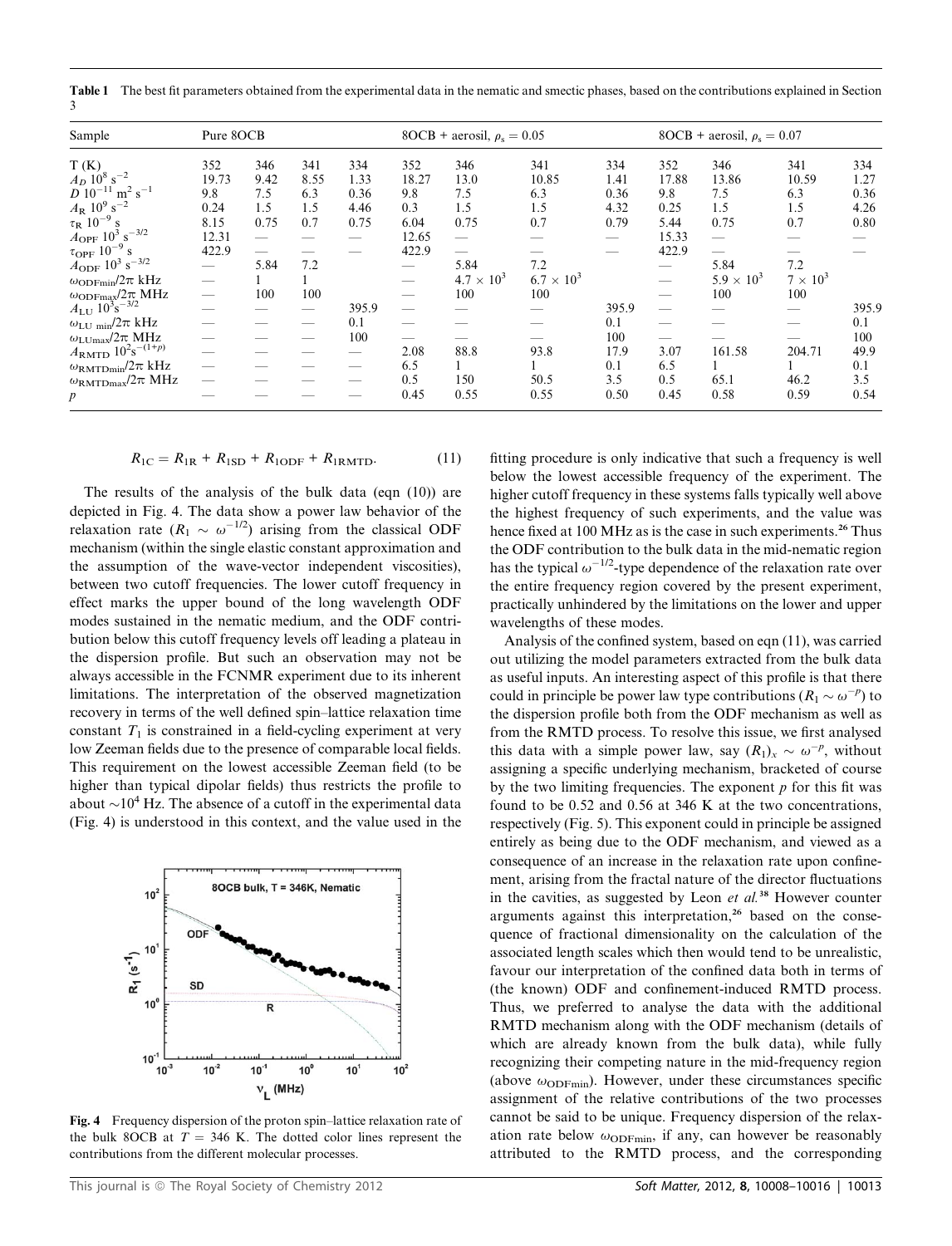

Fig. 5 Frequency dispersion of the proton spin–lattice relaxation rate at  $T = 346$  K: (a) 8OCB + aerosil, at  $\rho_s = 0.05$ , (b) 8OCB + aerosil, at  $\rho_s =$ 0.07. The color dotted lines are the contributions from the different molecular processes.

parameters could be usefully considered with some confidence for appreciating the effects of the surface interactions. With this caveat, we analysed the low-frequency data in terms of  $R_{1ODF}$  +  $R_{1RMTD}$ , obtaining quantitative contributions from both the ODF and RMTD processes. For this purpose, the low frequency cutoff of ODF is left as a free parameter and  $A_{ODF}$  is fixed at the bulk value. The results of these fits at 346 K are shown in Fig. 6, and the fitted parameters at all temperatures are shown in Table 1. The lower cutoff frequencies of the ODF mechanism in the confined samples are now found to have shifted to much higher frequencies relative to the bulk values ( $\sim$ kHz), and are 4.7 MHz for  $\rho_s = 0.05$  and 5.9 MHz for  $\rho_s = 0.07$ , at 346 K. Their values further increase with the decrease of temperature in the nematic phase. This increasing restriction on the upper bound of the long wavelength ODF modes (on cooling) seems to be a direct consequence of the confinement on the ODF process in the bulk region of the confined sample. This also has the welcome consequence of allowing the observed dispersion below this cutoff value to be interpreted as essentially due to the RMTD, facilitating its quantitative analysis.

The fits shown in Fig. 6 clearly bring out the importance of the RMTD mechanism at low frequencies, with exponent values  $0.55 \pm 0.007$  and  $0.58 \pm 0.01$ . The increase in the exponent associated with this mechanism, from 0.45 near the transition to 0.55 in the mid-nematic phase, is interesting evidence of the onset



Fig. 6 Frequency dispersion of the proton spin–lattice relaxation rate of 8OCB at 346 K: (a) 8OCB + aerosil, at  $\rho_s = 0.05$ , (b) and 8OCB + aerosil, at  $\rho_s = 0.07$ . The color dotted lines are the contributions from the different molecular processes.

of the longer wavelength ODF modes within the adsorption layers imparting relatively more significant weight to these length scales in the surface orientational structure factor. The exponent value also shows a marginal increase with the concentration of aerosil particles, hinting at its, though weaker, dependence on the void/pore size. Also, the RMTD interaction strength  $A_{\text{RMTD}}$  was found to increase by an order of magnitude in the nematic phase. Further, the decrease of the higher frequency cutoff value of the  $\omega_{\rm RMTD}$  with the decrease of temperature is a pointer to the enhancement of the surface-induced order in the voids. The lower cutoff frequency for RMTD could not be estimated since the data did not taper off to a low frequency plateau within the experimental range. Thus the effect of the confinement on a nematic system with fairly well-developed orientational order could be inferred by both the ODF effects on the bulk-like region of the sample, as well as by the modified orientational structure factor of the porous surfaces as reported by the RMTD contribution.

The best-fit low frequency cutoff values of the collective processes such as the RMTD and ODF mechanisms are related to the largest diffusion time of RMTD during which the orientational correlation is lost  $\tau_{\text{RMTDmax}} = (\omega_{\text{RMTDmin}})^{-1}$  and the decay time of the slowest director fluctuations,  $\tau_{ODFmax}$  =  $(\omega_{\text{ODFmin}})^{-1}$ . These values at 346 K are found to be  $16 \times 10^{-5}$ and  $27 \times 10^{-9}$  s. The decay time of the director fluctuations are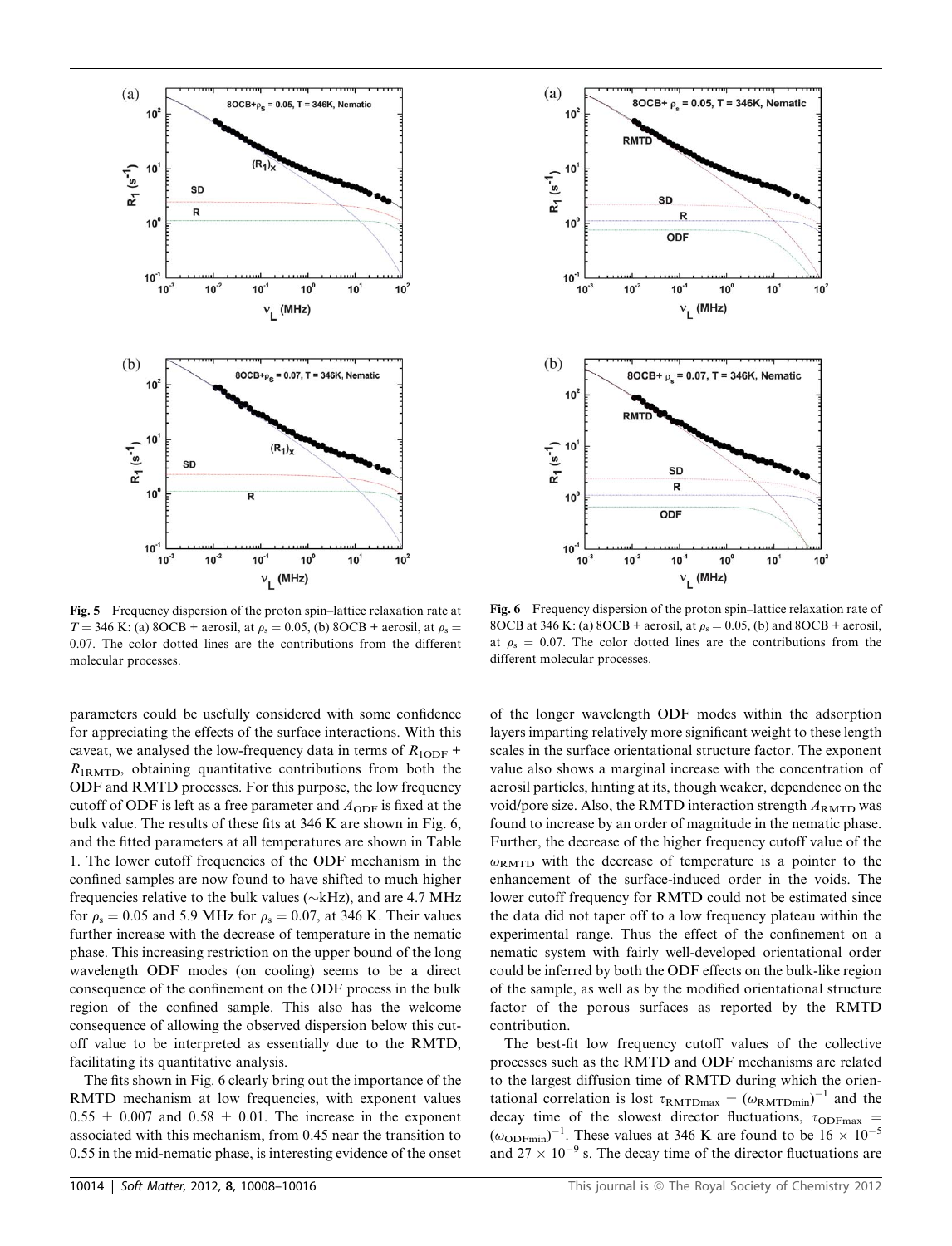shorter by four orders of magnitude than the RMTD process and this clearly suggests that these two mechanism are distinctly separable in the frequency range of our study. The maximum distance that a molecule could travel in the voids is estimated as  $l_{\text{RMTD max}} = \sqrt{2D_{\parallel}(\tau_{\text{RMTD max}})} = 154 \text{ nm}$  and the maximum wavelength of the director fluctuations is calculated to be  $\lambda_{\text{ODE max}} = \sqrt{4\pi^2 K/\eta \omega_{\text{ODE min}}} \sim 20 \text{ nm}.$  This shows that the spatial confinement imposes restrictions on the ODF modes. The length and time scales of the collective processes further indicate strong surface anchoring of the LC in the aerosil matrix.

In the smectic phase of the bulk system, the high frequency dispersion is usually expected from reorientations and selfdiffusion process, while the low frequency dispersion is expected primarily from the slow layer undulations  $(LU)$ .<sup>23</sup> The ODF process is not expected to be as significant as in the nematic phase on general arguments: the bend and twist distortions are known to be energetically costly on layer formation and hence their contribution to the ODF dynamics should be decreased significantly. It is then reasonable to attempt to fit the bulk data with only the R, SD and LU mechanisms.<sup>39,40</sup> Thus we write the total relaxation rate in the bulk smectic phase at  $T = 334$  K ( $R_{1B}$ ) as,

$$
R_{1B} = R_{1R} + R_{1SD} + R_{1LU}.
$$
 (12)

For the confined smectic system, we introduce the additional RMTD mechanism to account for the observed enhancement on the confinement, and write the corresponding relaxation rate  $R_{1C}$ as,

$$
R_{\rm IC} = R_{\rm IR} + R_{\rm ISD} + R_{\rm ILU} + R_{\rm IRMTD}.\tag{13}
$$

Analysis of the bulk smectic data (eqn (12)) leads to the assignment of the relative contributions as shown in Fig. 7a. It appears that the layer undulations are very effective below 100 kHz, while the SD is generally dominant in the sub-MHz regime. Individual molecular reorientations are effective at higher frequencies as expected. Fig. 7b and c show the results of the analysis of the confined smectic phase data based on eqn (13). We immediately observe that it is not possible to uniquely distinguish between the contributions of LU and RMTD mechanisms at low frequencies as they compete in the same frequency regime, unlike the case of the ODF mechanism in the nematic phase. The exponent value of RMTD marginally decreases to 0.53 and below, depending on the aerosil density, indicating the somewhat lowered importance of the longer wavelength diffusion modes to the RMTD at the onset of the smectic phase. These findings are interesting, particularly in contrast with similar relaxometric results on another related LC (octylcyanobiphenyl—8CB), confined to random porous glass (CPG of diameter 15 nm). In the latter system there was no specific signature of the onset of the smectic phase, nor evidence of the diminished role of the long wavelength diffusive modes on the surface. In fact the corresponding exponent was reported to increase continually as one cools the system in the smectic phase.<sup>26</sup>

Thus, the present system confined to a 3-D porous structure with comparable lateral dimensions in all directions seems to be sensitive to the onset of layer formation, as evidenced by the changes in the data across the N–Sm A transition. For example, Fig. 2 shows (say, data at 12 kHz in these figures across the N–Sm



Fig. 7 Frequency dispersion of the proton spin–lattice relaxation rate of 8OCB at 334 K: (a) bulk, (b) 8OCB + aerosil, at  $\rho_s = 0.05$ , and (c) 8OCB + aerosil, at  $\rho_s = 0.07$ . The color dotted lines are the contributions from the different molecular processes.

A transition) that the onset of the smectic phase leads to a discernible decrease of the relaxation rate corresponding to low frequency modes, both in the bulk as well as in confined systems. This loss becomes progressively smaller with enhanced confinement. This is to be compared with results reported earlier across the same transition in 8CB but with a cylindrical confinement (CPG) under much more severe geometric restrictions.<sup>26</sup> It appears that this transition was wiped out in the previous case due to a high degree of confinement, while the present work could bring out the effect of such a layering transition on the dynamics of the confined system. We conclude that within the limits to which we could restrict the system in our experiments, the smectic phase is effectively inhibiting the long wavelength modes, resulting in a corresponding decrease in the exponent of the RMTD.